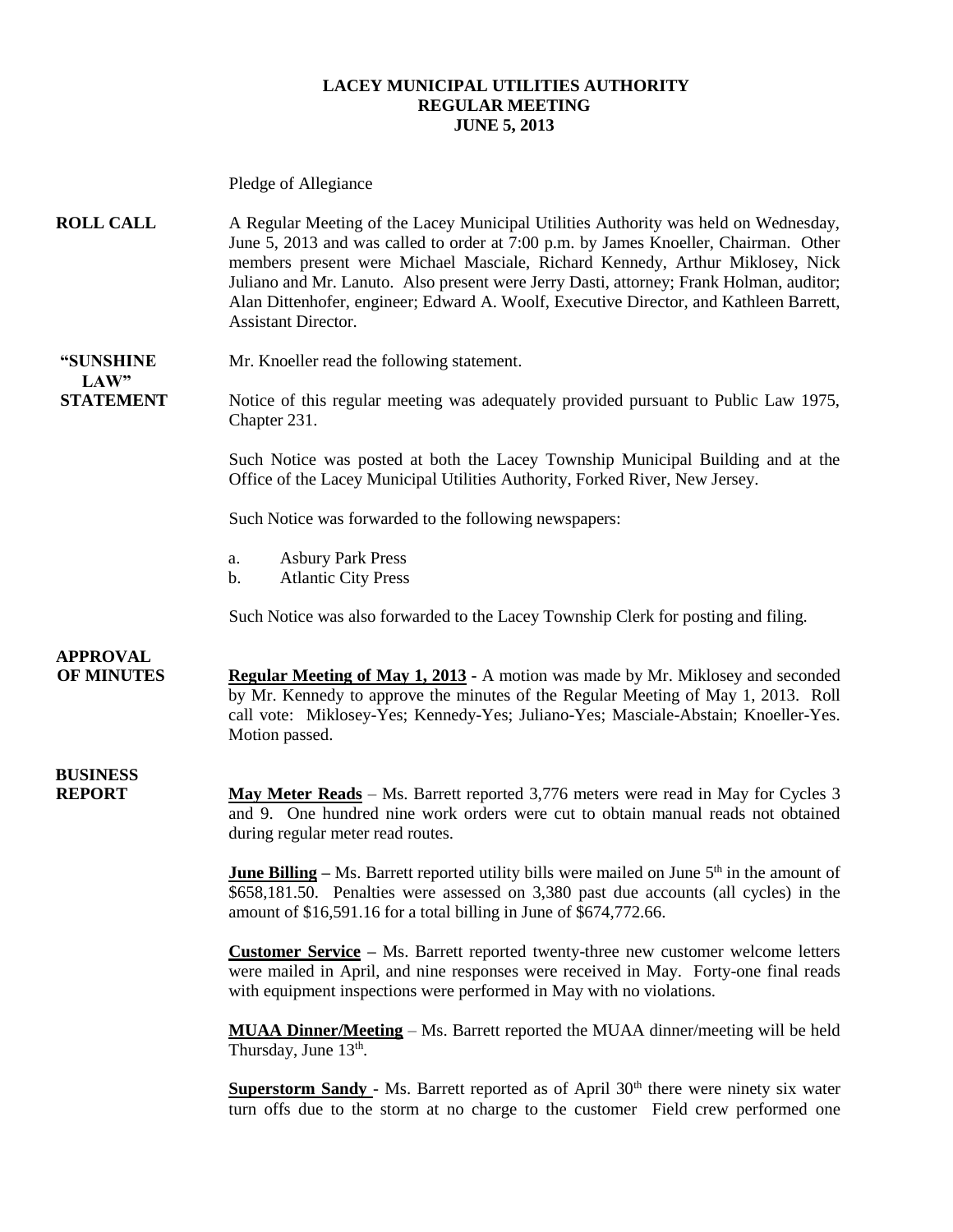Board Meeting June 5, 2013 Page 2

> hundred two storm related repairs. LMUA charges were discontinued, or to be discontinued, to 38 damaged homes in Cycle 3, of these one has reconnected, and 48 damaged homes in Cycle 2, of these five have reconnected. One submerged meter was replaced in Cycle 3 and five meters in Cycle 2, at no charge to customer. She stated the list of meters potentially affected by the storm is still being generated. The LMUA can expect to replace all submerged meters in the next 18 to 24 months.

### **EXECUTIVE DIRECTOR'S**

**REPORT Cash Balance Report - Period Ending April 30, 2013** - Mr. Woolf summarized the cash balances for period ending April 30, 2013 as follows: Total cash balance for the unrestricted accounts were \$6,050,195.59, with earnings of \$1,545.18. Total cash balance for the restricted accounts held by the trustee were \$7,256,686.01, with earnings of \$1,747.37. Current period interest on the restricted and unrestricted accounts was \$3,292.55. Year-to-date earnings on all interest bearing accounts were \$19,506.58.

> **Resolution 2013-34 – Appointing Edward A. Woolf as Public Agency Compliance Officer** – On recommendation by the executive director, a motion was made by Mr. Masciale and seconded by Mr. Kennedy to adopt *Resolution 2013-34, Resolution of the Lacey Municipal Utilities Authority, County of Ocean, State of New Jersey, Appointing Edward A. Woolf as Public Agency Compliance Officer.* Roll call vote: Masciale-Yes; Kennedy-Yes; Juliano-Yes; Miklosey-Yes; Knoeller-Yes. Motion passed.

> **Resolution 2013-33 – Appointing Derek Verge to Utility Maintenance Operator Grade II** – On recommendation by the executive director, a motion was made by Mr. Miklosey and seconded by Mr. Juliano to adopt *Resolution 2013-33, Resolution of the Lacey Municipal Utilities Authority, County of Ocean, State of New Jersey, Appointing Derek Verge to the Position of Utility Maintenance Operator, Grade II.* Roll call vote: Miklosey-Yes; Juliano-Yes; Kennedy-Yes; Masciale-Yes; Knoeller-Yes. Motion passed.

> **Resolution 2013-35 – Award Fair and Open Contract for Uniform Services** – On recommendation by the executive director, a motion was made by Mr. Miklosey and seconded by Mr. Masciale to adopt *Resolution 2013-35, Resolution of the Lacey Municipal Utilities Authority, County of Ocean, State of New Jersey, Award of Fair and Open Contract for Uniform Services to American Wear.* This contract is in the amount of \$7,082.40 per year for three years. Roll call vote: Miklosey-Yes; Masciale-Yes; Juliano-Yes; Kennedy-Yes; Knoeller-Yes. Motion passed.

> **Resolution 2013-36 – Award Non-Fair and Open Contract for Operations & Maintenance Electric Supplies and Support** – On recommendation by the executive director, a motion was made by Mr. Miklosey and seconded by Mr. Kennedy to adopt *Resolution 2013-36, Resolution of the Lacey Municipal Utilities Authority, County of Ocean, State of New Jersey, Award of Non-Fair and Open Contract for Operations & Maintenance Electric Supplies and Support.* This contract was awarded to CW Sales Corporation. Roll call vote: Miklosey-Yes; Kennedy-Yes; Juliano-Yes; Masciale-Yes; Knoeller-Yes. Motion passed.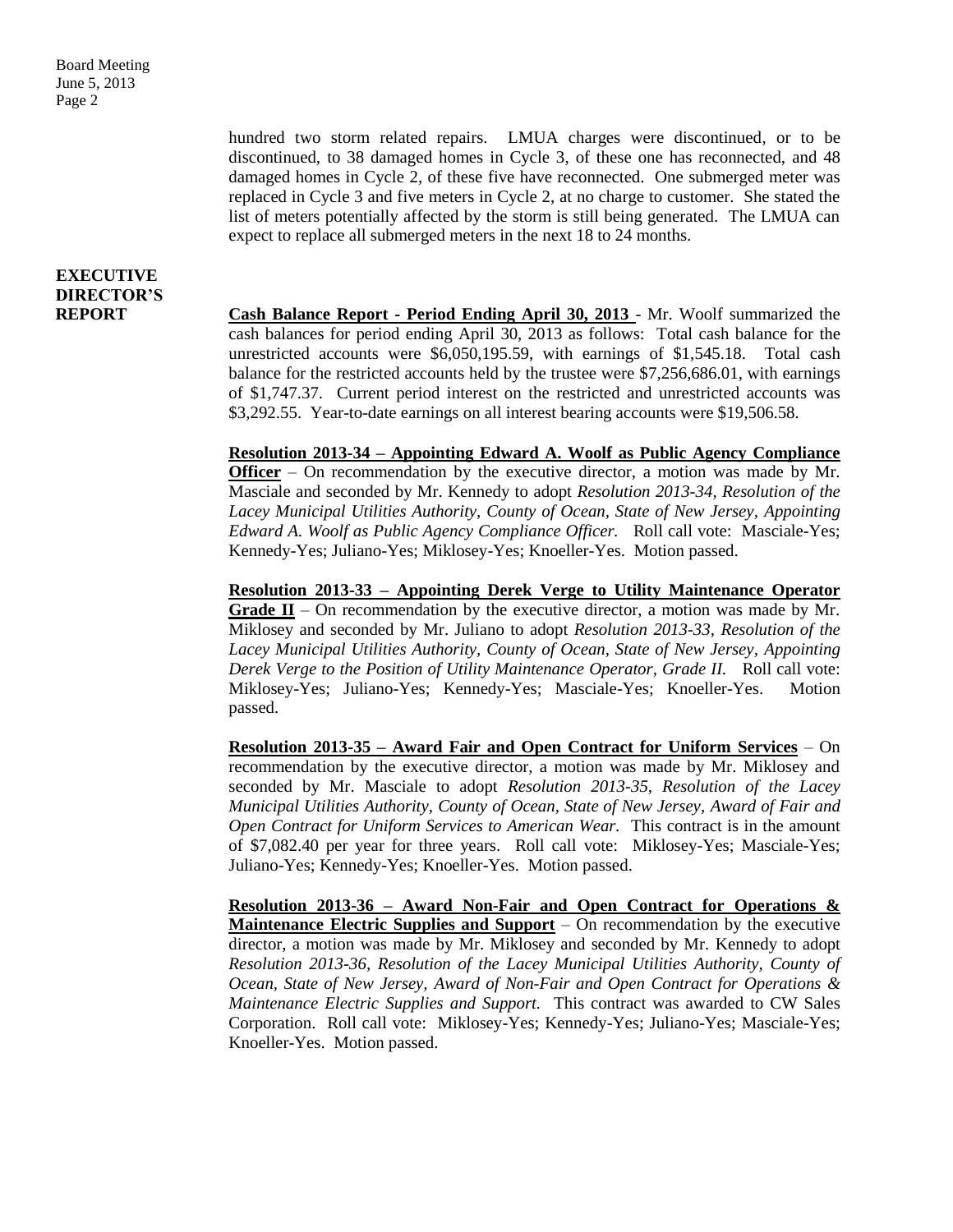**Resolution 2013-37 – Award Non-Fair and Open Contract for Electrical Maintenance and Repair Service** – On recommendation by the executive director, a motion was made by Mr. Miklosey and seconded by Mr. Masciale to adopt *Resolution 2013-37, Resolution of the Lacey Municipal Utilities Authority, County of Ocean, State of New Jersey, Award of Non-Fair and Open Contract for Electrical Maintenance and Repair Service.* This contract was awarded to Westphal Electrical Contractor, Inc. Roll call vote: Miklosey-Yes; Masciale-Yes; Juliano-Yes; Kennedy-Yes; Knoeller-Yes. Motion passed.

**Resolution 2013-39 – Designating Tammy Fetherman for Enrollment in the GovConnect Email Program** – On recommendation by the executive director, a motion was made by Mr. Masciale and seconded by Mr. Juliano to adopt *Resolution 2013-39, Resolution of the Lacey Municipal Utilities Authority, County of Ocean, State of New Jersey, Designating Tammy Fetherman for Enrollment in the GovConnect Email Program.* This enrollment will be effective July 1, 2013*.* Roll call vote: Masciale-Yes; Juliano-Yes; Miklosey-Yes; Kennedy-Yes; Knoeller-Yes. Motion passed.

**Resolution 2013-40 – Award Contract for Online Credit Card Payments – Point & Pay, LLC.** – Mr. Woolf stated he has reviewed three proposals from companies offering the Authority the ability to accept on-line credit card payments for utility bills. After review of the proposals, he recommends awarding the contract to Point & Pay, LLC. He stated customers would be able to pay on-line with a credit card for a fee of 2.65%, such fee to be paid to the company. The Authority would not pay any fees.

Mr. Dasti had a concern on the Services Agreement Section 1.4 which states…."client will use reasonable efforts to promote the Services and build awareness of the Services with its customers through various media......." He asked if the Authority was willing to get involved in promoting this company. Mr. Woolf stated the Authority would be promoting the service, not the company, through bill inserts, and through the LMUA website. Mr. Knoeller recommends informing customers through a bill stuffer of the ability to pay their utility bill by a credit card at a fee of 2.65%. On recommendation by the executive director, a motion was made by Mr. Masciale and seconded by Mr. Juliano to adopt *Resolution 2013-40, Resolution of the Lacey Municipal Utilities Authority, County of Ocean, State of New Jersey, Award Contract for the Acceptance of Online Credit Card Payments for Sewer and Water Utility Payment to Point & Pay, LLC.* Roll call vote: Masciale-Yes; Juliano-Yes; Miklosey-Yes; Kennedy-Yes; Knoeller-Yes. Motion passed. Mr. Masciale noted the approval of this Resolution is with the stipulation that the Authority would not be promoting the company.

**ENGINEER'S**

**REPORT Resolution 2013-38 – Permit to Operate – Sea Breeze at Lacey – Phase 2, Section 2D** - On recommendation by the Authority's engineer, a motion was made by Mr. Miklosey and seconded by Mr. Juliano to adopt *Resolution 2013-38, Resolution of the Lacey Municipal Utilities Authority, County of Ocean, State of New Jersey, Permit to Operate – Sewer and Water System, Sea Breeze at Lacey, Phase 2, Section 2D, Duneberry Drive, Cameron Court & Hamptonshire Way, Block 1901, Lot 18.* Roll call vote: Miklosey-Yes; Juliano-Yes; Kennedy-Yes; Masciale-Yes; Knoeller-Yes. Motion passed.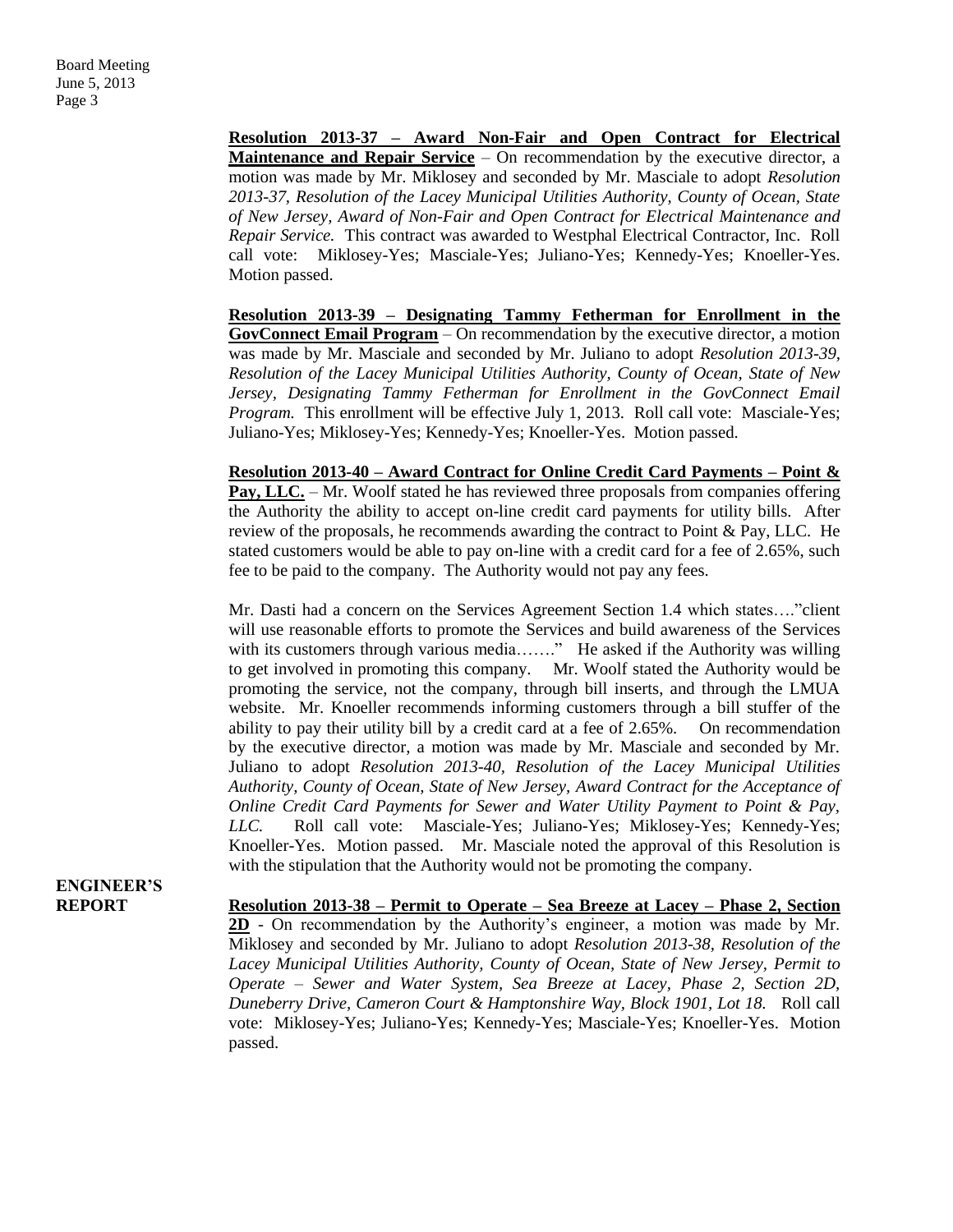**Water Treatment Plant No. 1 Upgrades** – Mr. Dittenhofer stated this project is ongoing. The backwash tank wall is under construction.

Cleaning and Televising Contract No.  $7 - Mr$ . Dittenhofer stated this project is complete. Closeout documents for this project are being prepared.

 **Installation of Hydraulic Grinder at Parkers Point and L-4 Pump Station** – Mr. Dittenhofer stated bids were received May 29<sup>th</sup> and are currently under review.

**Cleaning & Televising Contract No. 8** – Mr. Dittenhofer stated this project is under design.

**Decommissioning of Brookdale Wells 1 and 2** – Mr. Dittenhofer stated this project is under design. Mr. Masciale asked when the two wells would be completed. Mr. Dittenhofer anticipates within 30-45 days. Mr. Miklosey asked how long it would take to decommission the wells. Mr. Dittenhofer stated approximately 30 days.

### **ATTORNEY'S**

**REPORT Superstorm Sandy Issues** – Mr. Dasti stated a meeting was held with representatives of the Bathgate Law Firm and Chip Merlin, Esq. to discuss possible representation in dealing with the Authority's excess liability insurance carrier in an attempt to recover lost sewer and water revenues due to Superstorm Sandy. He stated if they do not succeed it would be at no cost to the Authority. If they do succeed, their fee would be 10% of the amount reimbursed to the Authority. Mr. Knoeller pointed out the fees do not include any litigation. If it comes to the point where litigation is involved, then it would have to be discussed if the Authority should move forward with it. Mr. Dasti recommends meeting with them to discuss this issue further.

> In regards to the FEMA loan, Mr. Holman reported the Authority was unable to prove a 5% revenue loss to qualify for the loan. Mr. Masciale pointed out the attorneys may be able to identify areas of reimbursement the Authority is not aware of. Mr. Dasti recommended signing the Agreement at no cost to the Authority. A motion was made by Mr. Masciale and seconded by Mr. Kennedy to enter into an Agreement with Bathgate, Wegener & Woolf, P.C. Roll call vote: Masciale-Yes; Kennedy-Yes; Juliano-Yes; Miklosey-Yes; Knoeller-Yes. Motion passed.

> **Crown Castle Lease Extension** – Mr. Dasti stated the Township Committee has authorized execution of an easement in favor of the Authority. Thereafter, the easement can be assigned to Crown Castle. He expects to have this finalized within the next thirty days.

> **OCUA Deficiency** - Mr. Dasti stated he is awaiting information on who the arbitrator would be concerning this issue.

> **Lacey MUA Bond Refunding 2013** – Mr. Dasti stated he anticipates that a Financial Advisor be appointed at next month's meeting.

> **Union Negotiations** – Mr. Dasti reminded the personnel committee that union negotiations are scheduled for tomorrow.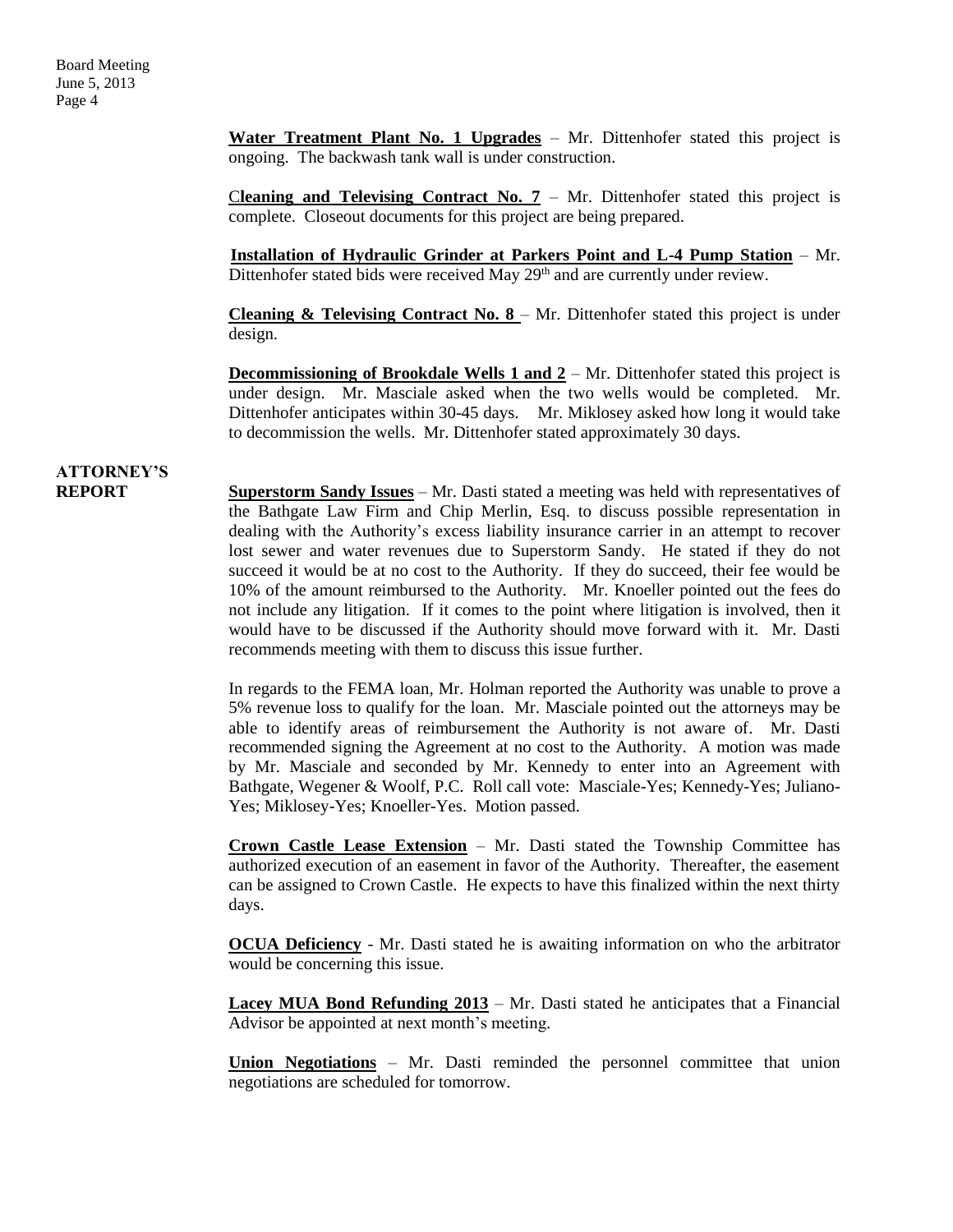# **AUDITOR'S**

**REPORT Accountant's Status Report – Month Ended April 30, 2013** – Mr. Holman reported sewer and water expenses and revenues resulted in a favorable variance for the month. Connection fees resulted in a favorable variance, due to connection fees for Toll Brothers.

> A finance committee will be held next week to discuss the appointment of a financial advisor.

#### **CORRESPONDENCE**

**Jean Carr, Cable Drive** – Requesting relief of utility bill, due to unexplained high water usage. Based upon the available information, a waiver of the portion of the charges could not be supported.

**Linda Milano, Bowsprit Point** – Requesting waiver of service fee. Based upon the available information, a waiver of the portion of the charges could not be supported.

**Richard Holzer, Hollywood Blvd. South** – Requesting relief of utility bill, due to filling pool without pool fill meter. Since the water consumption was only 9,000 gallons, a credit of 25,000 gallons could not be granted.

**Kathleen Diciedue, Kauai Drive** – Requesting relief of utility bill, due to water leak. Since the accrual of water and sewer charges was due to a leak in a storm damaged home, a motion was made by Mr. Kennedy and seconded by Mr. Miklosey to grant a sewer credit adjustment in the amount of \$188.86 (38,000 gallons), and \$234.09 on the water charges. Roll call vote: Kennedy-Yes; Miklosey-Yes; Juliano-Yes; Masciale-Yes; Knoeller-Yes. Motion passed.

**Joanna DiMaria, N. Main Street** – Requesting relief of utility bill, due to broken water pipe. Since the water that leaked did not go into the sewer system, a motion was made by Mr. Kennedy and seconded by Mr. Miklosey to grant a credit adjustment on the sewer charges in the amount of \$875.20 (115,000 gallons) for the April bill. Roll call vote: Kennedy-Yes; Miklosey-Yes; Juliano-Yes; Masciale-Yes; Knoeller-Yes. Motion passed.

**Roberta Eckerman, Terry Avenue** – Requesting payment plan. After consideration of this request, a motion was made by Mr. Kennedy and seconded by Mr. Miklosey to grant a payment plan. Roll call vote: Kennedy-Yes; Miklosey-Yes; Juliano-Yes; Masciale-Yes; Knoeller-Yes. Motion passed.

**George Knapp, Lanlac Drive** – Requesting payment plan. After consideration of this request, a motion was made by Mr. Kennedy and seconded by Mr. Miklosey to offer a payment plan in the amount of \$500.00 per month from July, 2013 through April 2016. If at any time the payment plan is in default, payment will be due in full and a water shut off notice will be issued. Roll call vote: Kennedy-Yes; Miklosey-Yes; Juliano-Yes; Masciale-Yes; Knoeller-Yes. Motion passed.

**OLD**

**BUSINESS Resolution 2013-32 – Memorializing action taken on May 1, 2013 – Appointing Gluck Walrath, LLP as Authority Bond Counsel** – A motion was made by Mr.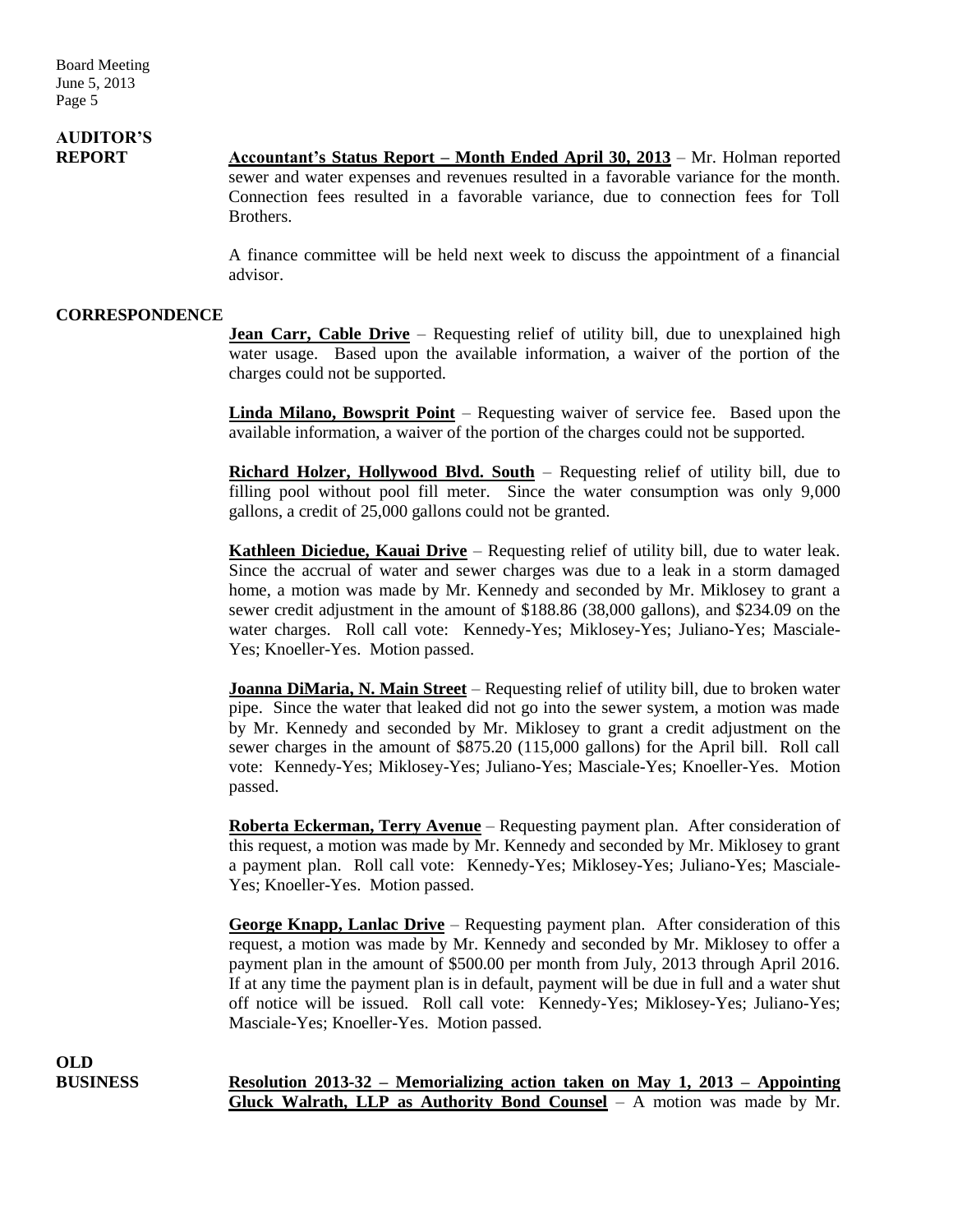Kennedy and seconded by Mr. Miklosey to adopt *Resolution 2013-32, Resolution of the Lacey Municipal Utilities Authority, County of Ocean, State of New Jersey, Memorializing action taken on May 1, 2013, Appointing the Firm Gluck Walrath, LLC as Authority Bond Counsel.* Roll call vote: Kennedy-Yes; Miklosey-Yes; Juliano-Yes; Masciale-Yes; Knoeller-Yes. Motion passed.

**Professional Services Agreement – Gluck Walrath, LLC – Authority Bond Counsel** Chairman Knoeller and Secretary Kennedy executed the Professional Services Agreement between the Lacey Municipal Utilities Authority and Gluck Walrath, LLC for the period from May 1, 2013 to April 30, 2014.

## **NEW**

**BUSINESS Maria Alamo** – Mr. Knoeller discussed the letter the Authority received from Maria Alamo regarding the due date on the utility bill. She points out she received her bill on May  $7<sup>th</sup>$ , and the due date is May 15th, making it unrealistic to have the bill paid in six business days. Mr. Knoeller recommended the due date be changed to the last business day of the month. There will be no grace period and penalties would accrue after that date. .A motion was made by Mr. Masciale and seconded by Mr. Kennedy to change the due date on the utility bill from the  $15<sup>th</sup>$  of the month to the last business day of the month. Roll call vote: Masciale-Yes; Kennedy-Yes-; Juliano-Yes; Miklosey-Yes; Knoeller-Yes. Motion passed.

### **PUBLIC BUSINESS/**

**COMMENT Regina Discenza** – Mrs. Discenza asked how many homes are operating at Sea Breeze at Lacey Phase 2. Ms. Barrett stated approximately 104 homes are operational.

# **PAYMENT OF**

**VOUCHERS** WHEREAS, the members of the Lacey Municipal Utilities Authority carefully examined all vouchers presented for payment of claims;

> **NOW, THEREFORE, BE IT RESOLVED** by the Lacey Municipal Utilities Authority that:

> 1. Said vouchers in the sum of \$1,236,034.66 be same are hereby approved to be paid.

2. Said vouchers are listed on the attached computer check register.

A motion was made by Mr. Miklosey and seconded by Mr. Masciale to adopt the above resolution. Roll call vote: Miklosey-Yes; Masciale-Yes; Juliano-Yes, but abstains on Eastern Warehouse Distributors; Kennedy-Yes; Knoeller-Yes. Motion passed.

**ADJOURNMENT** There being no further business to discuss, the meeting was adjourned at 7:35 p.m.

Respectfully submitted,

Michele Kennedy Secretary